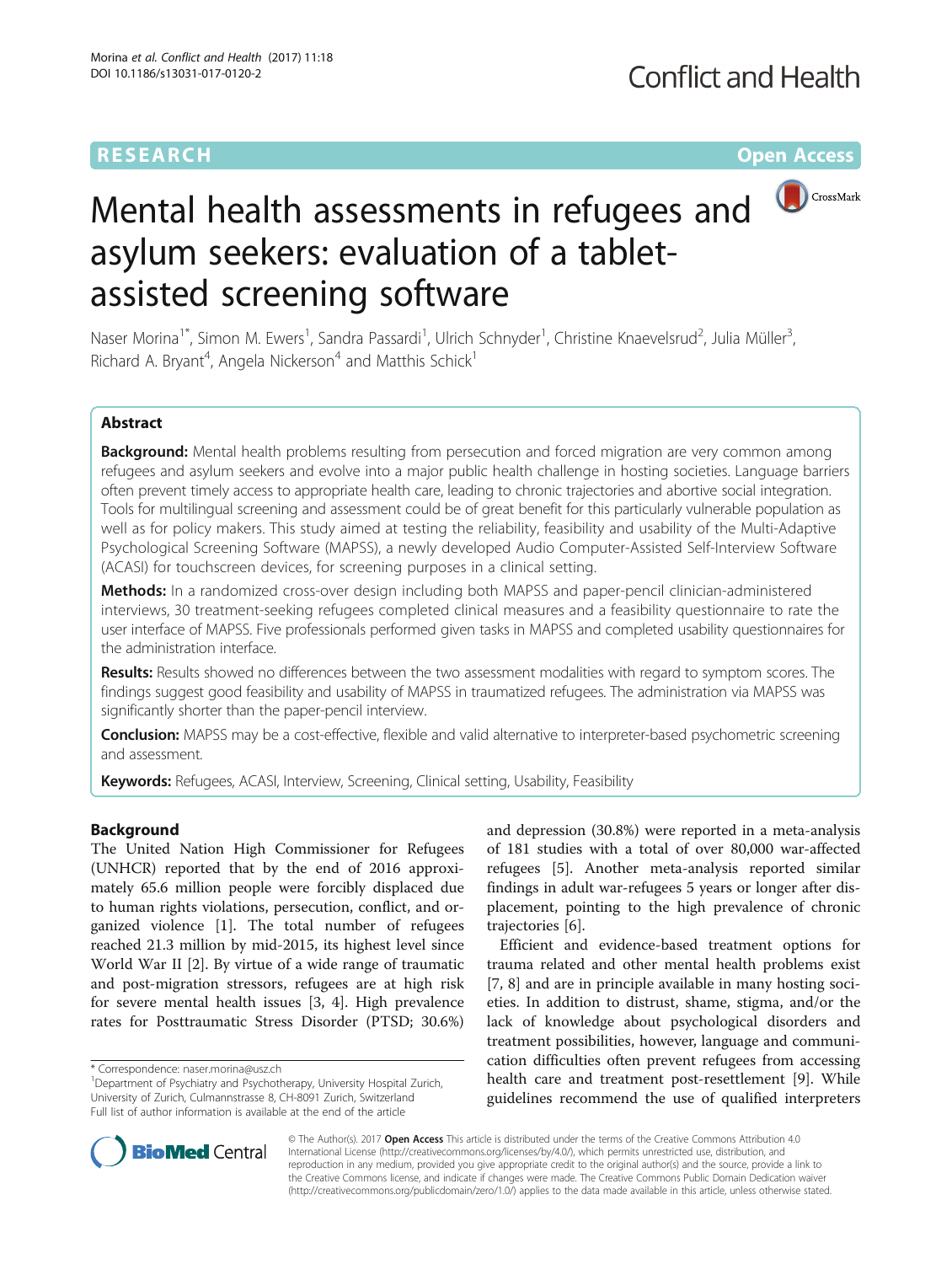when providing treatment to refugees [[10,](#page-7-0) [11](#page-8-0)], the coverage of costs is often not warranted and manageable neither by patients nor by service providers. As a result, the use of lay or ad hoc interpreters such as family members is commonly practiced, although the literature has evidenced manifold disadvantages regarding disclosure of sensitive information/confidentiality, communication (errors and comprehension), utilization, clinical outcomes and satisfaction with care [[12](#page-8-0)–[14](#page-8-0)]. Ultimately, lack of proficiency in the host country's language represents a substantial barrier to the identification and treatment of health problems in refugees (e.g. [\[15\]](#page-8-0)).

Whereas qualified interpreters are indispensable to the therapeutic process, computer-based tools can be effectively implemented in screening and diagnostic procedures in terms of standardized psychological assessments. In comparison to face-to-face interviews or self-administered paper-pencil questionnaires, Computer-Assisted Self-Interviews (CASI) have been demonstrated to increase the probability of clients reporting sensitive data, e.g., sexual risk behavior [[16, 17](#page-8-0)], or injecting drug use [[18\]](#page-8-0), and to improve completion of client intake forms resulting in significantly lower rates of missing data [[19\]](#page-8-0). Benefits of CASI as perceived by patients include ensuring confidentiality and providing privacy, minimizing socially desirable responses, and helping to avoid perceived negative judgment [[20](#page-8-0)]. The use of Audio CASI (ACASI) allows respondents to listen to each item and response set in their own language, which facilitates the completion and evaluation of questionnaires [[21\]](#page-8-0) and is of particular benefit to illiterate patients.

While ACASI has been used in various clinical settings [[22](#page-8-0)–[25](#page-8-0)], no research with refugees has been conducted yet. Feasibility of ACASI has been demonstrated in clinical settings including with patients with mental health symptoms [[18, 26, 27\]](#page-8-0) but studies have so far failed to take the usability of ACASI into account. In summary, there is no study to date that examined the feasibility of ACASI in a clinical setting with a population of traumatized refugees. Moreover, the view of health professionals with regard to usability of ACASI in traumatized refugees has never been assessed.

At the Outpatient Unit for Victims of Torture and War at the Department of Psychiatry and Psychotherapy (University Hospital Zurich, University of Zurich), we developed the Multi-Adaptive Psychological Screening Software (MAPSS). This software aims to facilitate self-report-based standardized multi-lingual mental health assessment and research. Given the gaps in the literature, the aims of this study were: (1) to assess the reliability of MAPSS as compared to paper-pencil assessments, (2) to evaluate the feasibility of the user interface of MAPSS in a clinical setting among traumatized refugees and (3) to test

the usability of the administrator interface MAPSS among health professionals.

#### Methods

## Participants and procedure

A randomized cross-over design was used in the current study. A total of  $N = 30$  treatment-seeking patients (see Fig.[1\)](#page-2-0) were enrolled from December 2015 to March 2016 in the outpatient clinic to test the feasibility of MAPSS. The study procedures were approved by the Ethics Committee of the Canton of Zurich (KEK-ZH-Nr. 2011–0495). Inclusion criteria were speaking either Tamil, Arabic, Farsi or Turkish and being able to use a touchscreen. All participants were currently undergoing treatment for their trauma-related psychosocial problems. All participants were provided study information in their native language and gave written informed consent. Of the included sample, 23%  $(n = 7)$ were women. The mean age was  $50.07$  years  $(SD = 8.65,$ range = 28–64). Further descriptives are shown in Table [1](#page-3-0).

In the first part, participants were given a description of the procedures and were randomly assigned to two groups starting either with a paper-pencil-interview with a therapist in the presence of a qualified interpreter (PAPI; condition A) or MAPSS administration on a touchscreen device (condition B). Each participant completed health related questionnaires in the respective condition, with a 30-min break interval between administrations. Between the two conditions, the question order was randomized in each group in order to mitigate potential carry over effects. After the cross-over and second administration, all participants completed the questionnaires on feasibility on the touchscreen device. Additionally, duration of completion was measured in both modes. Participants received 20 Swiss francs (CHF; approximately \$USD 20) for their participation.

In a second part, to test the usability of MAPSS among different professionals, three experienced health professionals (2 psychologists, 1 psychiatrist), one psychology student and one member of the administrative staff participated in this study. They performed three tasks within MAPSS: (1) creating a questionnaire, (2) creating a personalized user account and (3) conducting an interview. Following this, they completed the usability questionnaires.

## Measures

## Multi-adaptive psychological screening software (MAPSS)

MAPSS was developed and programmed in cooperation with clinical scientists, based on our research group's earlier experiences with MultiCASI [[28\]](#page-8-0). It consists of both an administrator and a user interface and adapts automatically to different operating systems and devices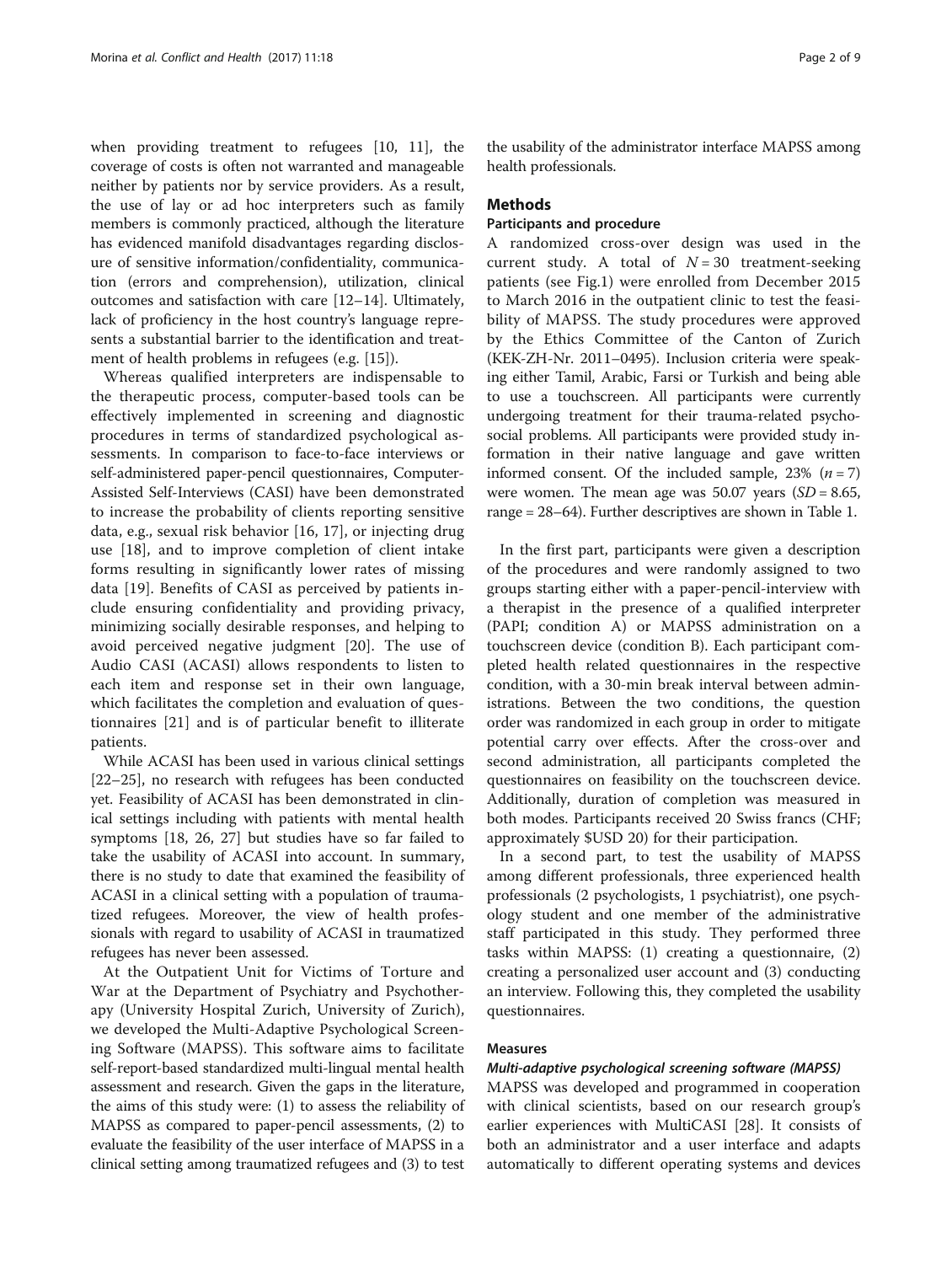such as tablets and smartphones. The administrator operates on an interface with three sections: (1) the editor section in which the administrator can add instructions, items, questionnaires, a variety of reply sets, and rules for skipping items and can upload audio files; (2) the interview section in which the administrator can create questionnaire sets, define their order, choose a language and create a link either for a personalized or an anonymous interview, and (3) the results section in which the administrator can organize and automatically export results for statistical analysis and show diagnostic reports. The interviewee operates on a surface on which items previously entered by the administrator are displayed in the interviewee's language of choice. Depending on the user's preferences, items can also be presented in spoken language by activating an audio file.

## Questionnaires

All instruments in this study were translated and backtranslated by accredited translators in accordance with gold standard translation practices [[29](#page-8-0)]. Discrepancies

were rectified jointly by the research team and independent translators who were experienced in working with health-related instruments.

## Mental health related questionnaires

Posttraumatic stress disorder symptoms in the past month were assessed by a version of the Posttraumatic Diagnostic Scale based on DSM-5 (PDS, items 1–20; [[30](#page-8-0)]). Symptoms of depression in the last week were measured using the 15-item subscale of the Hopkins Symptom Checklist-25 (HSCL-25, items 11–25; [[31](#page-8-0)]). Overall quality of life was assessed with the first item of the EUROHIS-QoL questionnaire [[32\]](#page-8-0).

## Feasibility questionnaire

Feasibility was measured by an 18-item questionnaire developed for this study based on earlier feasibility studies [[33](#page-8-0)–[35](#page-8-0)]. The questions covered technical feasibility, privacy and trustworthiness, perceived data safety, emotional reaction, interest and motivation, and general feasibility to indicate participants' acceptance of MAPSS in comparison to PAPI (e.g., "Which mode is best for

<span id="page-2-0"></span>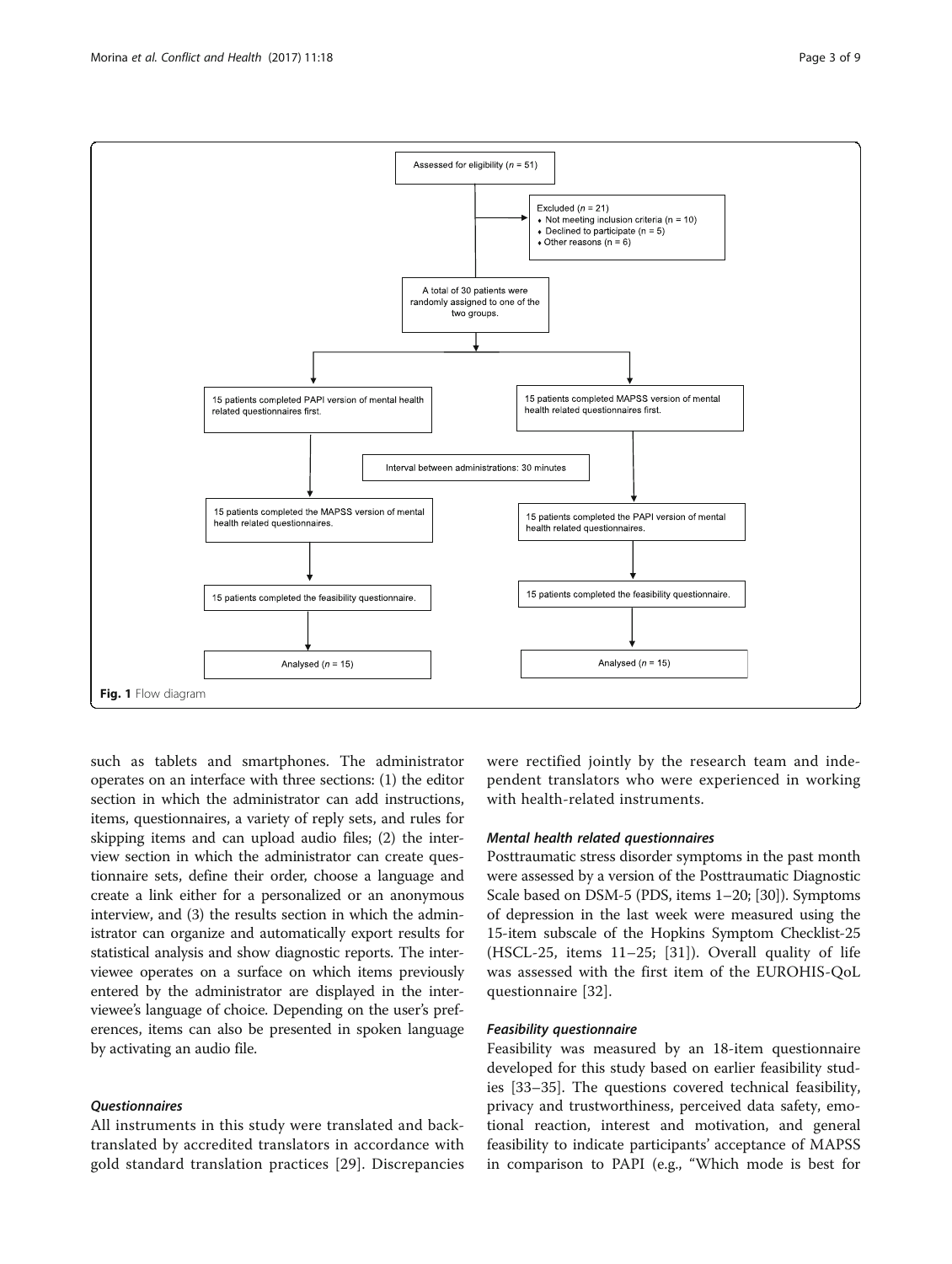|                                 | Condition A  | Condition B |                |
|---------------------------------|--------------|-------------|----------------|
|                                 | $(n = 15)$   | $(n = 15)$  |                |
|                                 | M(SD)        | M(SD)       | t              |
| Age (years)                     | 50.73 (7.80) | 49.4 (9.66) | 0.42           |
|                                 | N(%)         | N(%)        | c <sup>2</sup> |
| Sex                             |              |             | 1.677          |
| Male                            | 10(67)       | 13 (87)     |                |
| Female                          | 5(33)        | 2(13)       |                |
| Country of origin               |              |             | 3.040          |
| Afghanistan                     | 1(7)         | 0           |                |
| Iraq                            | 1(7)         | 0           |                |
| Sri Lanka                       | 1(7)         | 1(7)        |                |
| Turkey                          | 12 (79)      | 13 (86)     |                |
| Sudan                           | 0            | 1(7)        |                |
| Language                        |              |             | 1.040          |
| Turkish                         | 12 (79)      | 13 (86)     |                |
| Arabic                          | 1(7)         | 1(7)        |                |
| Farsi                           | 1(7)         | 0           |                |
| Tamil                           | 1(7)         | 1(7)        |                |
| Education                       |              |             | 4.986          |
| Attended primary school         | 2(13)        | 3(20)       |                |
| Completed primary school        | 5(34)        | 2(13)       |                |
| Attended high school            | 1(7)         | 3(20)       |                |
| Completed high school           | 3(20)        | 5(34)       |                |
| Went to technical college       | 2(13)        | 2(13)       |                |
| Postgraduate degree             | 2 (13)       | 0           |                |
| Previous touchscreen experience |              |             | 3.628          |
| None at all                     | 3(20)        | 4 (26)      |                |
| A little                        | 4(27)        | 7(47)       |                |
| Quite a bit                     | 3 (20)       | 3(20)       |                |
| A lot                           | 5(33)        | 1(7)        |                |

<span id="page-3-0"></span>

| Table 1 Socio-demographic characteristics and previous |  |  |
|--------------------------------------------------------|--|--|
| touchscreen experience                                 |  |  |

There are no significant differences between conditions A and B

answering sensitive questions?" for detailed list of items see Table [3\)](#page-5-0). The response format was a five-point Likert scale  $(1 = PAPI, 2 = Rather PAPI, 3 = Neither PAPI nor$ MAPSS, 4 = Rather MAPSS, 5 = MAPSS).

#### Usability questionnaires for the administration interface

The System Usability Scale (SUS; [[36](#page-8-0)]) is a 10-item-scale for the subjective assessments of usability including the aspects effectiveness, efficiency and satisfaction. SUS is a standard instrument in user experience research and has proven good reliability and validity even in small samples [[37](#page-8-0)–[39\]](#page-8-0). Example items are "I found the system unnecessarily complex" and "I thought the system was easy to use" and are rated on a five-point Likert scale, 1 "strongly disagree" to 5 "strongly agree". The SUS score can reach a value between 0 and 100. Each Item is coded with a value from 0 to 4 and all values are summed up (gaining a value between 0 and 40) and are multiplied by the factor 2.5 adding up to the SUS score. A score of 100 corresponds with a perfect system without usability-problems, 80 stands for good to excellent usability, 60–80 are mediocre and a SUS score under 60 indicates massive usability problems.

The AttrakDiff™ [[40](#page-8-0)] is a validated online instrument examining the perceived character of interactive products (in this case the MAPSS software). It is based on the empirically well documented theoretical working model of Pragmatic and Hedonic Quality and is widely used in user experience research [\[41\]](#page-8-0). It consists of 28 seven-step items in the format of semantic differentials, the poles of which are opposite adjectives (e.g. "confusing - clear", "unusual - ordinary", "good - bad"). It measures the following dimensions: (1) Pragmatic Quality (PQ): the perceived quality of a product to gain the desired goal by offering practical functions, (2) Hedonic Quality – Stimulation (HQ-S): the ability of a product to improve one's knowledge and skills, (3) Hedonic Quality – Identity (HQ-I): the ability of a product to communicate self-serving information to others and (4) Attraction (ATT): overall rating of the product [\[41\]](#page-8-0). Internal consistency was 0.73–0.90 for the subscales [[40](#page-8-0)].

## Data analysis

Data analyses were performed using IBM SPSS 23. Effects of the mode of administration were examined by different strategies. The intraclass correlations (ICC) of the scale sum scores in both conditions were computed. To support measurement equivalence, ICCs of > .70 are required for group comparisons  $[42]$  $[42]$  $[42]$ . Paired-samples *t*-tests were conducted to compare the HSCL, PDS, and EUROHIS-QoL response behavior between the two administration modes PAPI and MAPSS in conditions A and B. For the feasibility questionnaire mean, standard deviation and range were computed for each item. The AttrakDiff™ was automatically analyzed by the official administration homepage on the basis of mean values and confidence intervals [\[43\]](#page-8-0).

## Results

Table 1 shows the demographic characteristics of the study participants. The mean age was  $50.73$  (SD = 7.77, range: 35–64) years in the condition A group and 49.40  $(SD = 9.66$ , range: 28–60) years in the condition B group. Approximately 21% of the patients had no experience using a touchscreen. The questionnaires in both modes were administered in Turkish, Arabic, Farsi, and Tamil. No statistically significant differences were observed for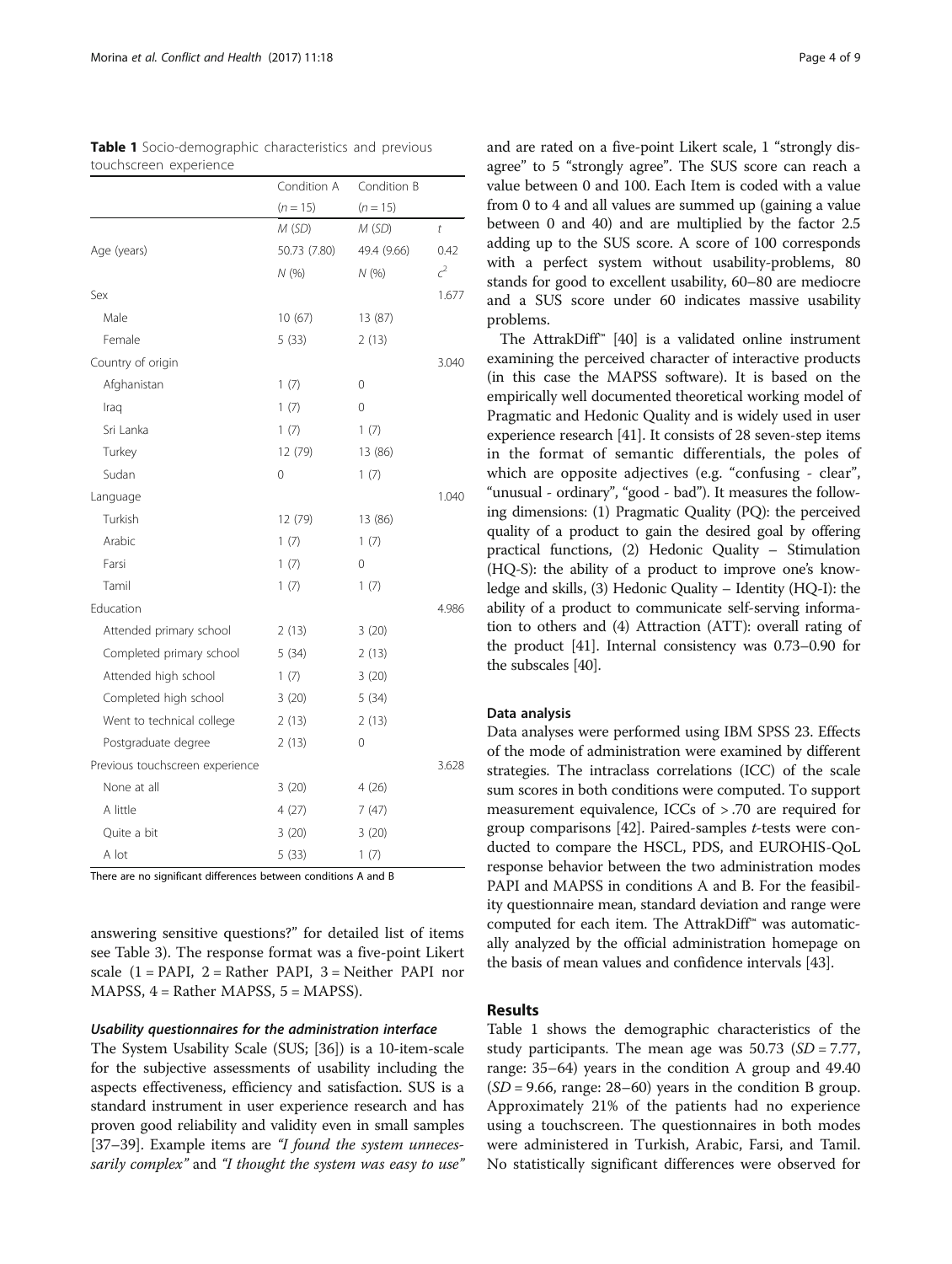demographic characteristics and touchscreen experience between the two groups.

## Evaluation of the reliability and feasibility of MAPSS (user interface) among traumatized refugees Measurement equivalence

A high degree of reliability was found between the PDS scores administered in both modes under study (condition A and B). The average measure ICC was .998 with a 95% confidence interval from .997 to .999  $(F(29, 29) = 633.83, p < .001)$ . The ICC did not differ between the two modes PAPI (ICC = .997 [.992, .999],  $F(14, 14) = 375.65, p < .001$  and MAPSS (ICC = .998) [.995, .999],  $F(14, 14) = 660.07$ ,  $p < .001$ ).

A high degree of reliability was found between the HSCL scores administered in both modes under study (condition A and B). The average measure ICC was .996 with a 95% confidence interval from .991 to .998 (F(29,  $29$  = 239.65,  $p < .001$ ). The ICC did not differ between the two modes PAPI (ICC = .993 [.979, .998],  $F(14, 14)$  = 140.78,  $p < .001$ ), and MAPSS (ICC = .998 [.995, .999],  $F(14, 14) = 140.78, p < .001$ ).

Paired-samples t-tests were conducted to compare the HSCL-25, PDS, and EUROHIS-QoL response behavior between the two administration modes PAPI and MAPSS in conditions A and B. Results indicated no significant differences in response behavior between the two administration modes PAPI and MAPSS in both condition groups for the PDS and the EUROHIS-QoL. Significant differences were found between the two administration modes PAPI and MAPSS in both condition groups for the HSCL-25. Results are shown in Table 2.

#### Feasibility

Twenty-five participants (83%) had no technical problems (difficulty using the touchscreen, difficulty finding

Table 2 Mean scores and equivalence test between PAPI and MAPSS mode for conditions A and B

|             | PAPI $(n = 15)$ |       | MAPSS $(n = 15)$ |       |      |      |    |
|-------------|-----------------|-------|------------------|-------|------|------|----|
|             | М               | SD    | М                | SD    | t    | р    | n  |
| Condition A |                 |       |                  |       |      |      |    |
| $HSCI - 25$ | 36.6            | 8.63  | 35.53            | 7.86  | 2.98 | 0.01 | 15 |
| <b>PDS</b>  | 30.4            | 10.66 | 30.13            | 10.26 | 1.17 | 0.26 | 15 |
| EUROHIS-OOL | 3.13            | 1.30  | 3.00             | 1.25  | 1.47 | 0.16 | 15 |
| Condition B |                 |       |                  |       |      |      |    |
| $HSCI - 25$ | 35.73           | 11.93 | 34.93            | 11.50 | 2.57 | 0.02 | 15 |
| <b>PDS</b>  | 25.87           | 13.02 | 25.40            | 12.44 | 1.83 | 0.09 | 15 |
| EUROHIS-OOL | 3.40            | 1.60  | 3.40             | 1.4   | 0.00 | 1.00 | 15 |

PAPI paper-pencil-interview, MAPSS Multi-Adaptive Psychological Screening Software, HSCL-25 Hopkins Symptom Checklist-25, Depression Subscale (Items 11–25), PDS Posttraumatic Diagnostic Scale, EUROHIS-QOL EUROHIS-Quality of Life (Item 8)

the right keys to push) using the touchscreen, whereas five (17%) had trouble making corrections to their answers. Five participants (17%) used the voice output all the time, four participants (13%) some of the time and 19 participants (63%) never used it (possible answers "most of the time" and "very little of the time" were not selected by any participant). One of the participants who used the voice output all the time stated the computer voice went too slow. Twenty-four participants (80%) stated that the touchscreen mode was user-friendly and one fifth did not think so. Sixteen participants (63%) stated that the touchscreen mode made it easier for them to answer the questions, eight (27%) that the touchscreen made it rather easier and three participants (10%) that the PAPI made it easier to answer questions. Fourteen participants (47%) felt that the touchscreen mode provided more privacy, five participants (16%) felt the same for the PAPI mode, whereas 11 participants (37%) rated MAPSS and PAPI equally regarding privacy. Sixteen participants (53%) reported that the touchscreen mode encouraged more honest and truthful answers in comparison to the PAPI mode (47%). The majority (25 participants, 83%) reported thinking their personal data was safer in touchscreen mode and for five participants (17%) neither of the administration modes guaranteed higher data safety. Sixteen participants (53%) stated that it was easier to disclose personal information using the touchscreen, 11 participants (37%) found it rather easier to disclose personal information using the touchscreen and three participants (10%) thought it was easier in the PAPI mode. Twenty-five participants (83%) felt more comfortable answering sensitive questions using the touchscreen, whereas five participants (17%) felt more comfortable in the PAPI mode. All participants agreed that they enjoyed using the touchscreen to answer the questionnaires and that they would use it again during their treatment. In an overall rating 21 (70%) of the users reported that they preferred the touchscreen mode with MAPSS to answer questionnaires, one participant (3%) preferred the PAPI mode and to eight (27%) it did not matter which mode they used. Further questions concerning the comparison between the two modes on different dimensions are shown in Table [3](#page-5-0).

#### Duration of assessment

In both conditions, the time taken to complete the questionnaire was significantly shorter in the MAPSS mode than in the PAPI mode. In condition A, MAPSS  $(M = 00:09:00, SD = 00:02:14)$  was significantly more quickly completed by the participants than PAPI ( $M =$ 00:24:45, SD = 00:05:21),  $t = -16.318$ ,  $p = .000$ ,  $n = 15$ ), with Cohen's effect size (Cohen, 1992)  $r = 1.03$  indicating a very large effect. In condition B MAPSS administration  $(M = 00:08:48, SD = 00:02:19)$  was also was significantly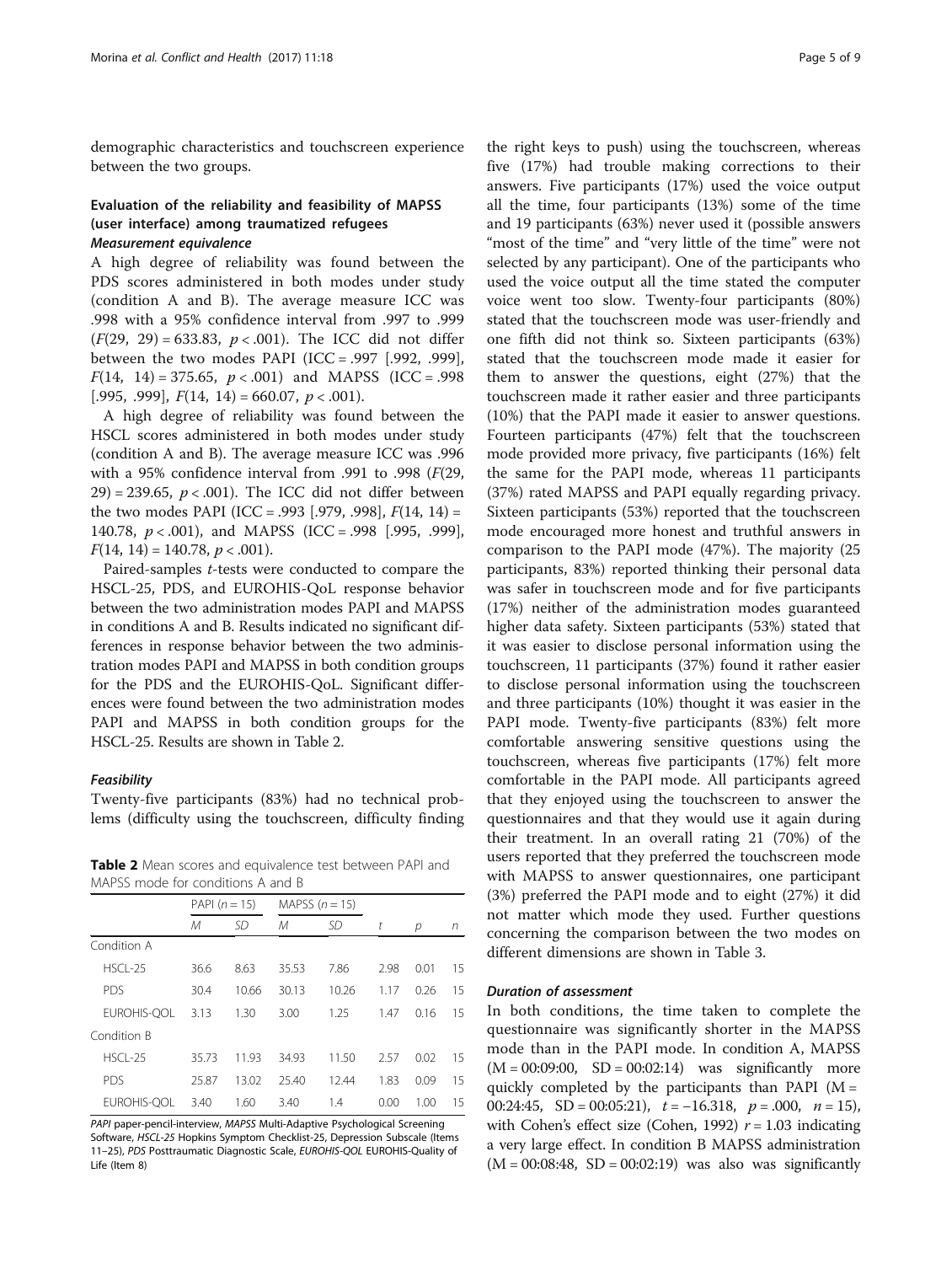<span id="page-5-0"></span>

| Table 3 Feasibility of the MAPSS software on the touchscreen device in comparison to PAPI ( $N = 30$ ) |  |
|--------------------------------------------------------------------------------------------------------|--|
|                                                                                                        |  |

|                                                                      | $\mathcal M$ | <b>SD</b> | range   |
|----------------------------------------------------------------------|--------------|-----------|---------|
| Which mode made it easier to answer the questions?                   | 4.33         | 1.21      | $1 - 5$ |
| Which mode made it easier to correct answers?                        | 2.37         | 0.89      | $1 - 3$ |
| Which mode provides more privacy while answering questions?          | 3.43         | 1.30      | $1 - 5$ |
| In which mode, do you think your personal data is safer?             | 4.67         | 0.76      | $3 - 5$ |
| Which mode is best for answering sensitive questions?                | 3.33         | 1.12      | $1 - 5$ |
| Which mode rather encourages honest and truthful answers?            | 4.53         | 0.51      | $4 - 5$ |
| Which mode made it easier to disclose personal information?          | 4.23         | 1.19      | $1 - 5$ |
| Which mode is more stressful to complete?                            | 2.67         | 1.09      | $1 - 4$ |
| In which mode, did you feel more comfortable reporting your answers? | 4.17         | 1.49      | $1 - 5$ |
| Which mode is more interesting to use?                               | 3.60         | 1.10      | $1 - 5$ |
| Which mode made it easier to stay concentrated?                      | 3.73         | 1.72      | $1 - 5$ |
| Which mode is faster to complete?                                    | 4.83         | 0.38      | $4 - 5$ |

Answer set based on a Likert scale: 1 PAPI, 2 Rather PAPI, 3 Neither PAPI nor MAPSS, 4 Rather MAPSS, 5 MAPSS

faster than PAPI  $(M = 00:24:10, SD = 00:05:16), t =$ −17.376,  $p = .000$ ,  $n = 15$ ), with Cohen's effect size  $r = 1.03$ , again indicating a very large effect. This was also the case for the participants who used the voice output in MAPSS for every item,  $t(4) = -6.81$ ,  $p < .005$ .

## Evaluation of the usability of MAPSS (administrator interface) among professionals

The Total SUS Score was  $87.5$  (SD = 10.20), CI 95% [83, 92] indicated an excellent usability rating [[37](#page-8-0)]. Figure 2 (portfolio presentation) shows the mean values for PQ and HQ (averaged HQ-I and HQ-S values).

For both dimensions 95% CIs were calculated and then combined into a confidence rectangle. The size of the socalled confidence rectangle shows how consistently the users rated MAPSS. A small rectangle means that the subjects rated the product very similarly, a large rectangle shows that the subjects judged the product differently. The AttrakDiff™ yielded reliable results, the different professional users (psychologist, psychiatrist, student and administrative staff) being consistent in their usability rating of MAPSS. Both the HQ and PQ were rated as medium by the professionals, indicating a good balance between self- and task-orientation. Figure [3](#page-6-0) (diagram of average

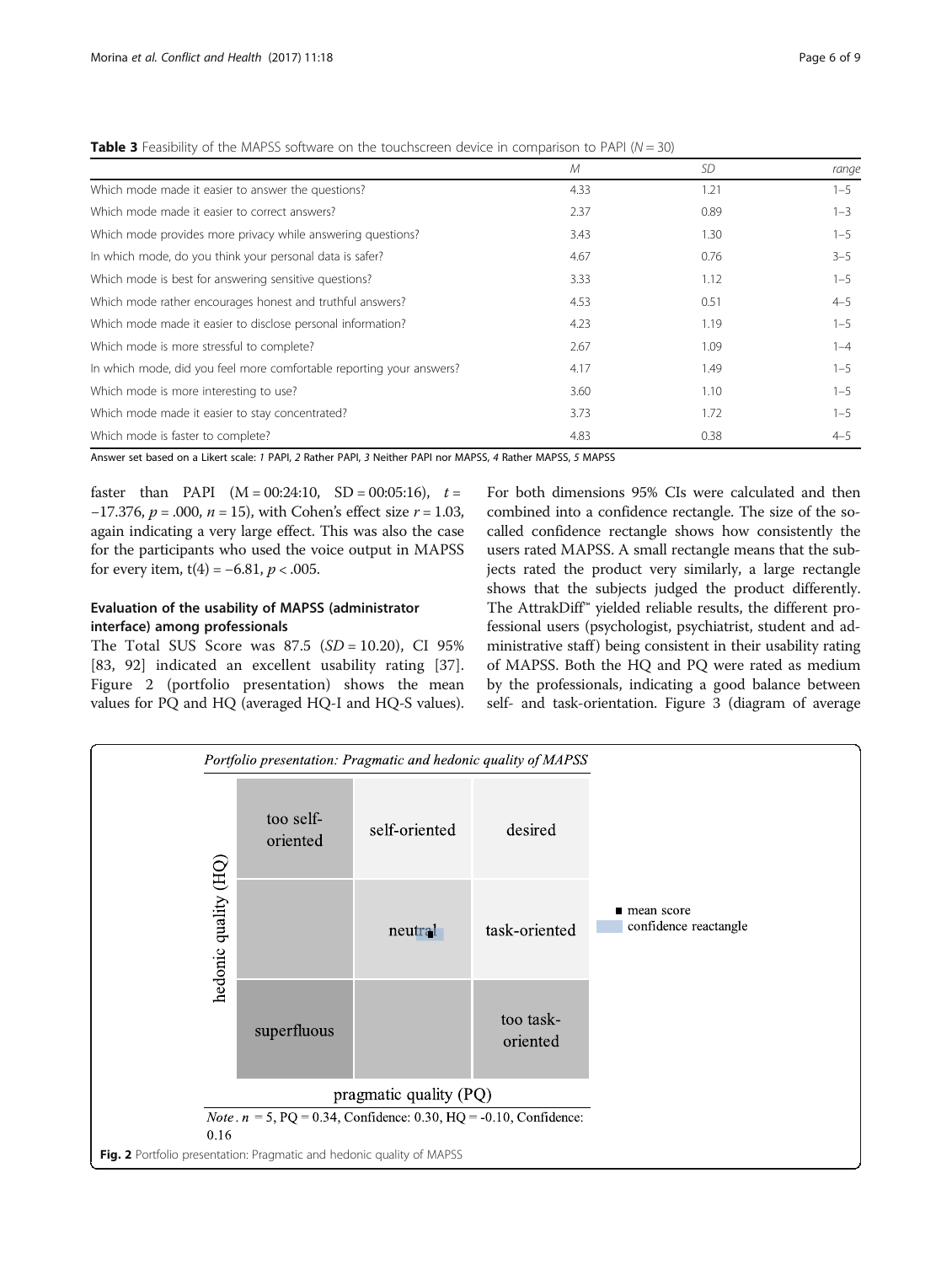<span id="page-6-0"></span>

values) shows the average values of the AttrakDiff<sup>™</sup> dimension. PQ and HQ-I of MAPSS lie slightly above average, whereas HQ-S and ATT lie slightly below average. MAPSS was rated highest on PQ in comparison to the other dimensions. Words the professionals selected to describe MAPSS were: straightforward (PQ), connective and integrating (HQ-I), captivating and challenging (HQ-S), and attractive and appealing (ATT).

## **Discussion**

The aim of this study was to test the reliability, feasibility and usability of MAPSS, a newly developed Audio Computer Assisted Software administered via touchscreen device, among traumatized refugees and health care professionals in a clinical setting.

The administration via MAPSS took significantly less time than the paper-pencil interview, was rated less stressful to use and more likely to encourage honest and truthful answers. A high degree of reliability was found between the symptom scores administered in both modes under study (MAPSS vs. paper-pencil). Symptoms scores in all measures were slightly lower when assessed via MAPSS as compared with PAPI, differences, however, were only significant with regard to depression. We interpret this finding in the sense of a self-presentation bias leading to more pronounced symptom presentation in front of therapist and interpreter as compared to a tablet. This interpretation is in line with earlier studies, which found lower social desirability bias in ACASI assessments versus face-to-face interviews [\[20](#page-8-0)]. In addition, interpreterrelated misunderstandings leading to inaccurate results in case of PAPI cannot be ruled out, particularly in view of the different language backgrounds and interpreters included in the study. The results of the feasibility

questionnaire (user interface) indicated a high acceptance of MAPSS and preference in comparison to PAPI among the study sample. The MAPSS software was shown to be highly accepted among the participants and all participants agreed to use MAPSS again during their treatment. 30% of the participants used the voice output in addition to the written items presentation. These results indicate that the voice output may be an essential feature and a strong asset of MAPSS, particularly for participants with limited literacy.

The usability of MAPSS (administrator interface) was rated as excellent by different professionals (psychologists, psychiatrist, student, administrative staff ), indicating that MAPSS is quick to learn and easy to use. Professional administrators gave the usability of the administration interface of MAPSS a high rating particularly on the pragmatic quality dimension, meaning that the software is practical in achieving the desired goal to administer and analyze questionnaires in different languages. Professionals emphasized the informative content of the software and described it as straightforward, connective and integrating, attractive and appealing. However, both the hedonic quality and attraction were rated slightly below average. This could be rooted in the targeted functional purpose of the software, which does not aim at pleasing administrators with its functions or to broaden the personal skills of the user.

Future studies should use and evaluate CASI/ACASI in larger samples, testing it for population-level epidemiological surveys, systematic screenings and needs assessments, particularly in low resource settings. Studies should explicitly address the aspect of cost-effectiveness and explore the potential clinical and economic benefits of implementing MAPSS as a subsidiary tool within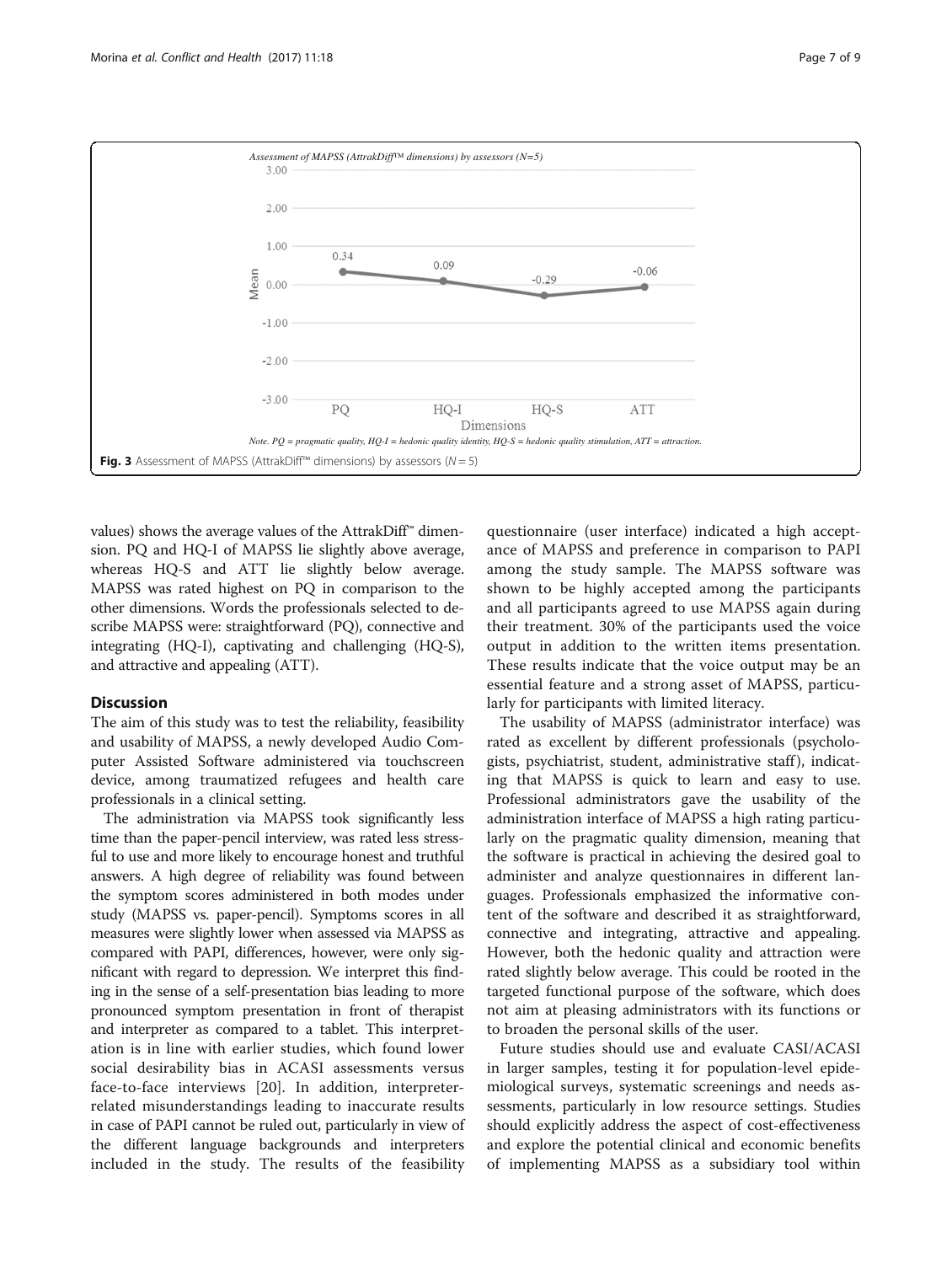<span id="page-7-0"></span>standard diagnostic procedures. Additional examinations, e.g. by qualitative methods, should provide more insight on its use and its potential value in collecting sensitive trauma exposure data where shame, stigma or the anticipation of social sanctioning may be prohibitive in a conventional interpreter-based setting.

This study has several limitations. First, the small sample size limits the generalizability of the results. Second, we did not analyze the influence of educational level on the ability to use a touchscreen device. Yet, it has been shown, that education has no influence on the ability to use a touchscreen [\[44\]](#page-8-0). For this study, we felt that previous touchscreen experience was a sufficient measure to account for possible differences in the participants' ability to use a tablet. Third, the interval between the two administration modes was only 30 min, which might have caused carry-over effects [[45](#page-8-0)]. To account for that, we changed the order of the questions between the two administration modes. A longer interval of, e.g., several days, may include a change in the patients' condition or discourage them to participate in the second administration.

#### Conclusion

Our results suggest that MAPSS administered via touchscreen device demonstrates good reliability, is fast to implement and well accepted by both patients and professionals, underlining its potential as an advantageous alternative to paper-pencil or interpreter-based interviews in multi-lingual settings. In addition, the automatic data export saves resources, reduces missing data and possible errors in data input. Accordingly, MAPSS could also be useful for mental health screenings in refugee camps and other low-resource settings, and MAPSS could be a very helpful tool to perform health screenings very early in an asylum process or in epidemiological studies. In addition, not only specialized psychiatric institutions could benefit from MAPSS but also general practitioners or other professionals who do not have the possibility to use interpreters. Although the use of qualified interpreters remains indispensable in the therapeutic process, MAPSS may represent a meaningful tool in order to allocate limited resources to those most in need.

#### Abbreviations

ACASI: Audio computer-assisted self-interview software; ATT: Attraction; CASI: Computer-assisted self-interviews; CI: Confidence interval; HQ-I: Hedonic quality; HQ-S: Hedonic quality – stimulation; HSCL: Hopkins symptom checklist; ICC: Intraclass correlations; MAPSS: Multi-adaptive psychological screening software; PAPI: Paper-pencil-interview; PDS: Posttraumatic diagnostic scale; PQ: Pragmatic quality; PTSD: Posttraumatic stress disorder; SD: Standard deviation; SUS: System usability scale; UNHCR: United Nation high commissioner for refugees

#### Acknowledgements

We want to thank all the participating patients, assessors, therapists and interpreters.

#### Funding

The study was partly supported by the Parrotia Foundation and the Swiss Federal Office for Migration (3a-12-0495).

#### Availability of data and materials

Data will be shared upon request.

#### Authors' contributions

NM was involved in the conception and design of the study, the acquisition, analysis and interpretation of the data, and the drafting of the manuscript. He is accountable for all aspects of the work. SME was involved in the design of the study, analysis and interpretation of the data, and the drafting and the revision of the manuscript. SP was involved in the acquisition, analysis and interpretation of the data, and the drafting of the manuscript. CK, JM were involved in the development of the former version of the software tool and revisions of the manuscript. US, RAB, AN, MS were involved in the conception of the study, in the interpretation of the data and the drafting of the manuscript. All authors read and approved the final manuscript.

#### Ethics approval and consent to participate

The study protocol was approved by the ethics committee of the canton of Zurich, Switzerland (Project Nr. KEK-ZH-Nr. 2011–0495). All participants provided written informed consent prior to study participation.

#### Consent for publication

Not applicable.

#### Competing interests

The authors declare that they have no competing interests.

#### Publisher's Note

Springer Nature remains neutral with regard to jurisdictional claims in published maps and institutional affiliations.

#### Author details

<sup>1</sup>Department of Psychiatry and Psychotherapy, University Hospital Zurich, University of Zurich, Culmannstrasse 8, CH-8091 Zurich, Switzerland. <sup>2</sup>Department of Clinical Psychological Intervention, Freie Universität, Berlin, Germany. <sup>3</sup> Psychiatric Services Thurgau, CH-8596 Münsterlingen, Switzerland.<br><sup>4</sup> School of Psychology, University of Now South Wales, Sydney, N.S.W. 2052. <sup>4</sup>School of Psychology, University of New South Wales, Sydney, N.S.W. 2052, Australia.

#### Received: 27 April 2017 Accepted: 22 August 2017 Published online: 02 October 2017

#### References

- 1. UNHCR. Global trends UNHCR 2015. 2016. [cited 2016 August 20]; Available from: [http://www.unhcr.org/576408cd7.pdf.](http://www.unhcr.org/576408cd7.pdf)
- 2. UNHCR. Mid-Year Trends 2015. 2015. [cited 2016 February 20]; Available from: [http://www.unhcr.org/56701b969.html.](http://www.unhcr.org/56701b969.html)
- 3. Porter M, Haslam N. Predisplacement and postdisplacement factors associated with mental health of refugees and internally displaced persons: a meta-analysis. J Am Med Assoc. 2005;294(5):602–12.
- 4. Miller KE, Rasmussen A. War exposure, daily stressors, and mental health in conflict and post-conflict settings: bridging the divide between trauma-focused and psychosocial frameworks. Soc Sci Med. 2010;70(1):7–16.
- 5. Steel Z, et al. Association of Torture and Other Potentially Traumatic Events with Mental Health Outcomes among Populations Exposed to mass conflict and displacement. JAMA. 2009;302(5):537–49.
- 6. Bogic M, Njoku A, Priebe S. Long-term mental health of war-refugees: a systematic literature review. BMC Int Health Hum Rights. 2015;15:29.
- 7. Schauer M, Neuner F, Elbert T. Narrative exposure therapy (NET). Göttingen: Hogrefe & Huber Publishers; 2005.
- 8. Schulz PM, et al. The effectiveness of cognitive processing therapy for PTSD with refugees in a community setting. Cogn Behav Pract. 2006;13(4):322–31.
- 9. Morris MD, et al. Healthcare barriers of refugees post-resettlement. J Community Health. 2009;34(6):529–38.
- 10. Crosby SS. Primary care management of non-English-speaking refugees who have experienced trauma: a clinical review. J Am Med Assoc. 2013;310(5):519–28.